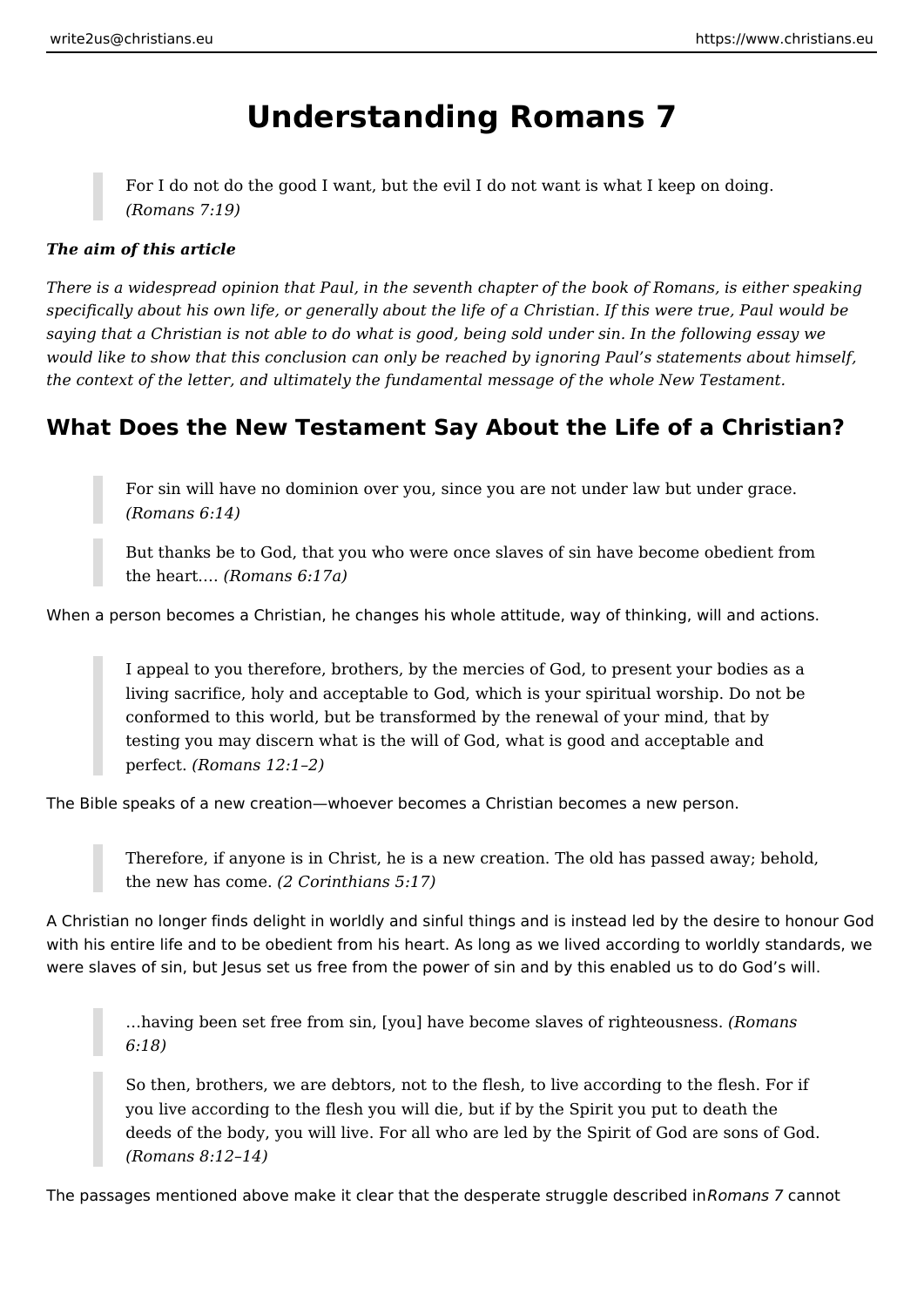refer to the life of a Christian. The following comparison is intended to further illustrate this.

| The State of the Person Described<br>in Romans 7                                                                                                                        | What the Bible Says About the Life of a Christian                                                                                                                                                                                                                                                                                                                                                                                                                                                                                                                                                                                                                                                                          |
|-------------------------------------------------------------------------------------------------------------------------------------------------------------------------|----------------------------------------------------------------------------------------------------------------------------------------------------------------------------------------------------------------------------------------------------------------------------------------------------------------------------------------------------------------------------------------------------------------------------------------------------------------------------------------------------------------------------------------------------------------------------------------------------------------------------------------------------------------------------------------------------------------------------|
| For we know that the law is spiritual, but<br>I am of the flesh, sold under sin.<br>(Romans 7:14)                                                                       | For sin will have no dominion over you, since you are not<br>under law but under grace. (Romans 6:14);<br>Romans 6:1.2.6.7.22; Galatians 5:24                                                                                                                                                                                                                                                                                                                                                                                                                                                                                                                                                                              |
| For I know that nothing good dwells in<br>me, that is, in my flesh. For I have the<br>desire to do what is right, but not the<br>ability to carry it out. (Romans 7:18) | Therefore, my beloved,  work out your own salvation with<br>fear and trembling, for it is God who works in you, both to will<br>and to work for his good pleasure. (Philippians 2:12-13);<br>For we are his workmanship, created in Christ Jesus for good<br>works, which God prepared beforehand, that we should walk<br>in them. (Ephesians 2:10);<br>waiting for our blessed hope, the appearing of the glory of<br>our great God and Savior Jesus Christ, who gave himself for us<br>to redeem us from all lawlessness and to purify for himself a<br>people for his own possession who are zealous for good works.<br>(Titus 2:13-14);<br>1. John 2:6; 1. Corinthians 9:25-27; Ephesians 3:20-21a;<br>Colossians 1:10 |
| but I see in my members another law<br>waging war against the law of my mind<br>and making me captive to the law of sin<br>that dwells in my members. (Romans<br>7:23)  | There is therefore now no condemnation for those who are in<br>Christ Jesus. For the law of the Spirit of life has set you free in<br>Christ Jesus from the law of sin and death. (Romans 8:1-2); 1.<br>John 3:6-9; John 8:31-36                                                                                                                                                                                                                                                                                                                                                                                                                                                                                           |

This point also becomes clear if *Romans 7* is considered within the larger context of *chapters 6 and 8*.

### **What Did Paul Himself Say About His Own Life?**

*Romans 7* says:

For I have the desire to do what is right, but not the ability to carry it out. For I do not do the good I want, but the evil I do not want is what I keep on doing. *(Romans 7:18b–19)*

If Paul had been writing about himself (as a Christian) here, he would be implying that he was incapable of doing what is good, which is impossible to reconcile with Paul's statements about himself in other Bible passages. Without wanting to say that Paul was sinless, we know that he had victory over sin and led a holy life.

He testifies of this in 1 Thessalonians: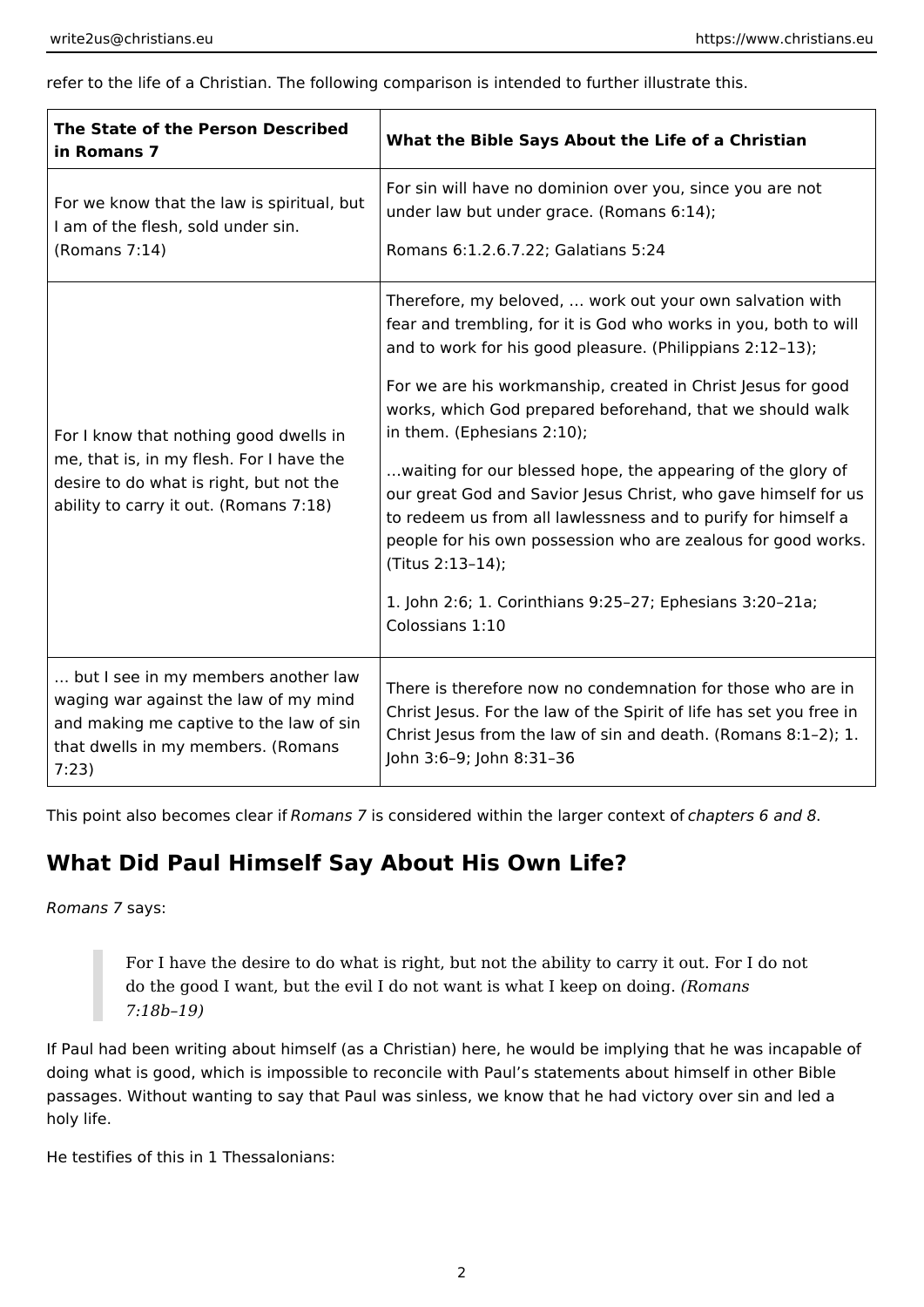You are witnesses, and God also, how **HOLY** and **RIGHTEOUS** and **BLAMELESS** was our conduct towards you believers. *(1 Thessalonians 2:10)*

In another passage he writes:

Finally, brothers, whatever is true, whatever is honourable, whatever is just, whatever is pure, whatever is lovely, whatever is commendable, if there is any excellence, if there is anything worthy of praise, think about these things. What you have learned and received and heard and **SEEN IN ME—PRACTISE THESE THINGS**, and the God of peace will be with you. *(Philippians 4:8–9)*

Paul encourages the Christians to put all these virtues into practice which they saw in his own life. If they follow his example, the God of peace will be with them. He also says:

Be imitators of me, as I am of Christ. *(1 Corinthians 11:1)*

Romans 7 verse 9 also reveals that he is not speaking about his personal experience when he writes, "I was once alive apart from the law." Paul was born as a Jew and had been instructed in the law from his childhood. He could not have said of himself that there was a time in which he lived without the law.

In the letter to the Philippians, he describes his background:

…circumcised on the eighth day, of the people of Israel, of the tribe of Benjamin, a Hebrew of Hebrews; as to the law, a Pharisee.… *(Philippians 3:5)*

## **If Paul Is Not Speaking About Himself Nor About a Christian, What Are These Verses All About?**

In this chapter Paul wants to show the believers how the Law should be assessed from the perspective of a Christian, someone who has experienced salvation in Jesus. His aim is to clearly illustrate the great difference between life under the law (as a Jew) on the one hand, and life under grace (as a Christian) on the other.

In verses 1-6 Paul shows that the Jewish Christians are no longer bound to the law, but serve in the new reality of the Spirit and not in the old way of the written code. The train of thought is continued in chapter 8 where God is praised for the freedom from sin which Jesus wants to give us (8:1-2). In verse 5 Paul reminds the Jewish Christians of their experience during the time under the law ("For while we were living in the flesh, our sinful passions, aroused by the law, were at work in our members to bear fruit for death."). This belongs to things of the past, as he writes in *verse 6*: "But NOW we are released from the law, having died to that which held us captive.…"

In verses 7-13 Paul vindicates the law as being given by God. The law clearly shows what sin is. It does not bring about sin, but brings sin's true character to light. As soon as the commandment came, what sin really is became clear: hostility towards God's law.

In verses 14-25 Paul states that although the law shows what man ought to do, it is unable to liberate anyone from the slavery of sin. What he writes in verse 19, "For I do not do the good I want, but the evil I do not want is what I keep on doing", cannot be referred to the time of the Old Testament in an absolute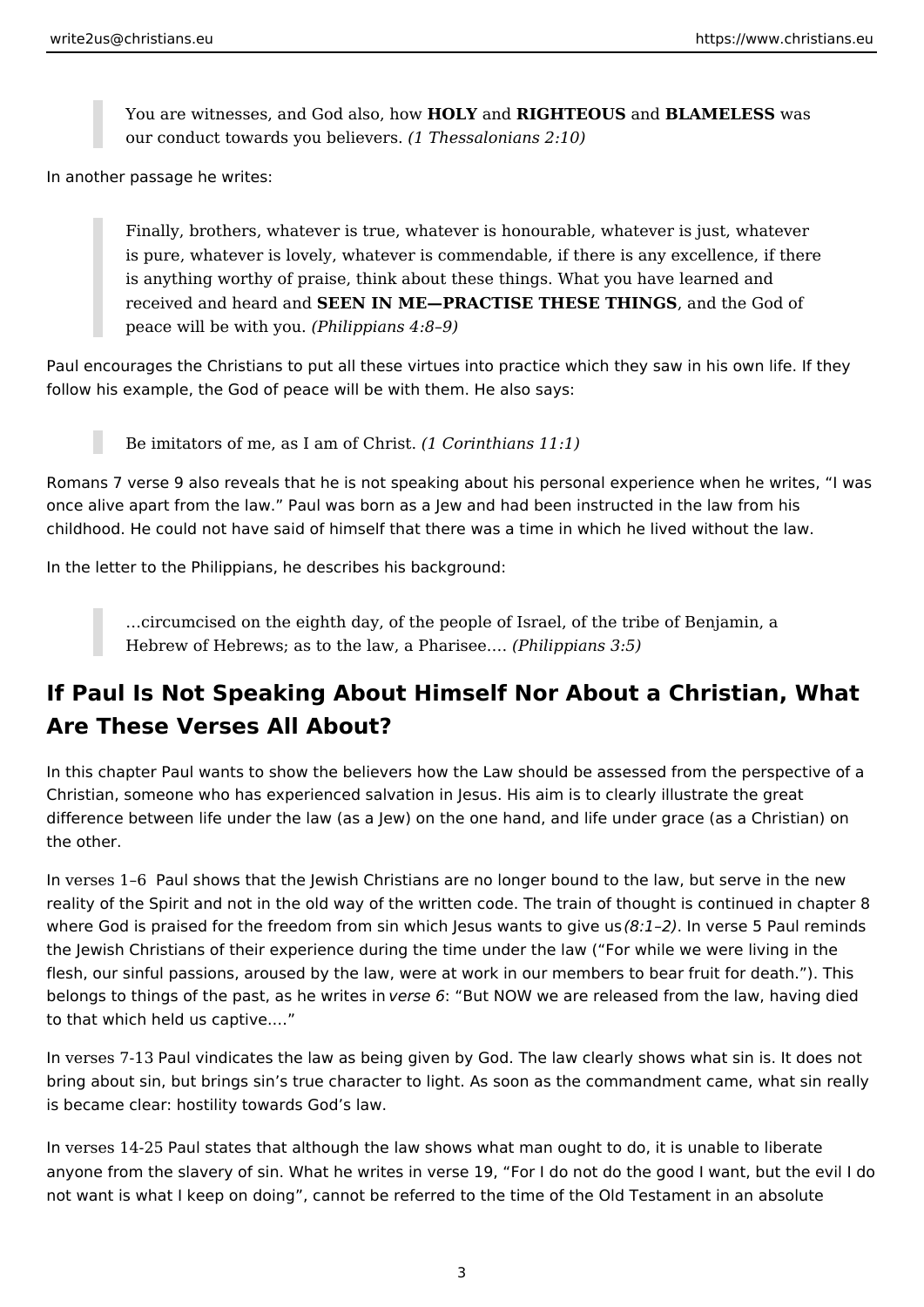sense, since even at that time believers did experience the help of God in their fight against sin. We know of examples like Abraham and Job, who lived by faith and were considered by God to be righteous, and who knew God as their saviour (Job 1:8 "…a blameless and upright man, who fears God and turns away from evil.…" and Job 19:25 "For I know that my Redeemer lives.…").

Abraham stands as an example of faith to the Christians in the New Testament (Romans 4 verse 3: "Abraham believed God, and it was counted to him as righteousness."; *Galatians 3:6 ff.*, e.g. *verse 9* "So then, those who are of faith are blessed along with Abraham, the man of faith.").

Furthermore, Psalm 19 and Psalm 119 testify that even in the time of the Old Testament people were able to experience the closeness and the grace of God:

Let the words of my mouth and the meditation of my heart be acceptable in your sight, O LORD, my rock and my redeemer. *(Psalm 19:14)*

Great peace have those who love your law; nothing can make them stumble. *(Psalm 119:165)*

Even Gentiles who lived according to their conscience were not incapable of doing good. Paul writes in the very same letter in chapter 2 verses 10,14,15a: "…glory and honour and peace for everyone who does good, the Jew first and also the Greek.… For when Gentiles, who do not have the law, by nature do what the law requires, they are a law to themselves, even though they do not have the law. They show that the work of the law is written on their hearts.…"

Paul himself lived according to his conscience before his repentance. This is expressed in *Acts 23:1b* ("I have lived my life before God in all good conscience up to this day.") and *2 Timothy 1:3a* ("I thank God whom I serve, as did my ancestors, with a clear conscience."). With this he clearly shows that he did not intend to describe his personal life in *Romans 7* nor does it reflect his religious life prior to his encounter with Jesus.

Someone may object that if Paul writes in the first person, "*I*", he must be referring to himself in this chapter. Why did he choose to express himself this way?

**The stylistic device** utilized here by Paul, in which he allows a person to relate his own life story, may seem unusual to some. However, it makes what he wants to say more vivid than what is possible by using abstract formulations. He describes the experience of people who lived

- before Moses without the law (verse 9),
- after Moses under the law (verse 9b to verse 24 and verse 25b) and
- after Jesus without the law, being led by the Spirit (chapter 7:25a and chapter 8).

Paul employs this stylistic device in order to clearly point out how much those under the law were in need of salvation. It was not his aim to write about a specific person, but rather to assess **through the eyes of a Christian** what life under the law was like and through this to express gratitude for the gift of salvation.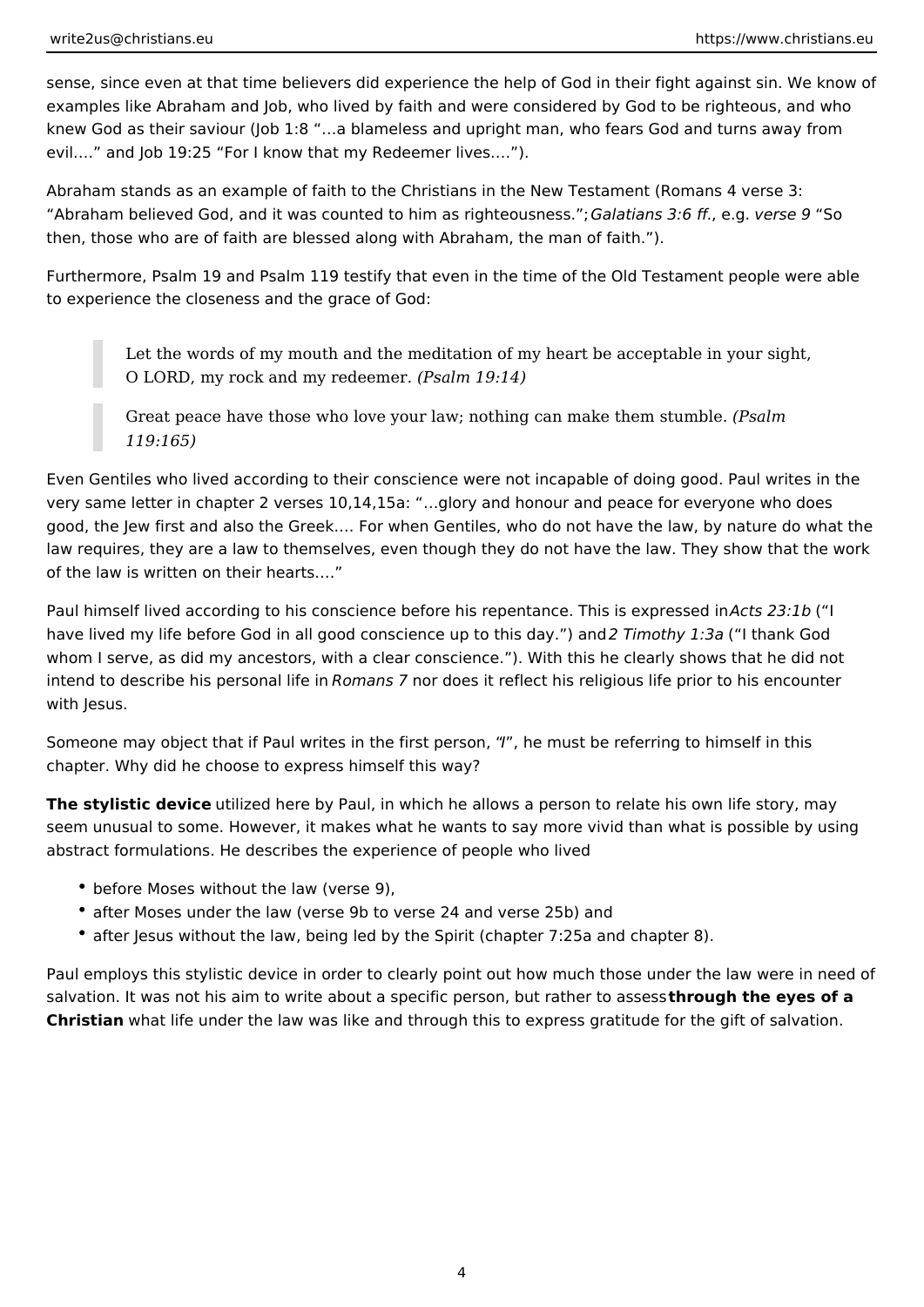Moving towards verse 24 he uses very strong language to describe the problem, with statements such as: "I do not do the good I want, but the evil I do not want is what I keep on doing", or, "I know that nothing good dwells in me." As we have briefly explained above, if we compare these statements with other passages, even those in the same letter, it is evident that he does not intend to teach that man is incapable of doing anything good. Quite the contrary, these statements express the attitude of someone who is deeply aware of what his sins mean in front of God and is humbly and desperately seeking the solution to his problems. ("Wretched man that I am! Who will deliver me.…").

Verse 25a ("Thanks be to God through Jesus Christ our Lord!") offers a glimpse of the answer: salvation in Jesus. In verse 25b he summarizes everything once again, in order to make the transition to his description of Jesus' triumphant victory (beginning from 8:1) and the resulting liberation from sin and death.

### **Concluding Thoughts**

In spite of the clear words in the New Testament that state that Christians live holy lives, time and time again we meet people who want to refer Romans 7 to the inner struggle of a Christian. They do this without noticing that they are actually identifying themselves with an unredeemed person who does not experience God's power.

The attitude described in this chapter is that of a person who wants to do what is good, but finds he is unable to. This person does not justify his sins, but suffers under the burden of his inability to do what is good. Sadly though, Romans 7 is frequently and gladly used by people in the religious world to justify their own sins, saying: "It was the same with Paul.…"

To refer this passage to Christians is to completely invalidate the salvation Jesus brought us. How can we speak of salvation in the case of a person who is incapable of doing good and who is still tormented by the misery of being enslaved to sin?

The New Testament clearly says:

…walk by the Spirit, and you will not gratify the desires of the flesh. *(Galatians 5:16)*

So Jesus said to the Jews who had believed in him, "If you abide in my word, you are truly my disciples, and you will know the truth, and the truth will set you free." They answered him, "We are offspring of Abraham and have never been enslaved to anyone. How is it that you say, 'You will become free'?" Jesus answered them, "Truly, truly, I say to you, everyone who commits sin is a slave to sin. The slave does not remain in the house forever; the son remains forever. So if the Son sets you free, you will be free indeed." *(John 8:31–36)*

Related Links

Your Email\*